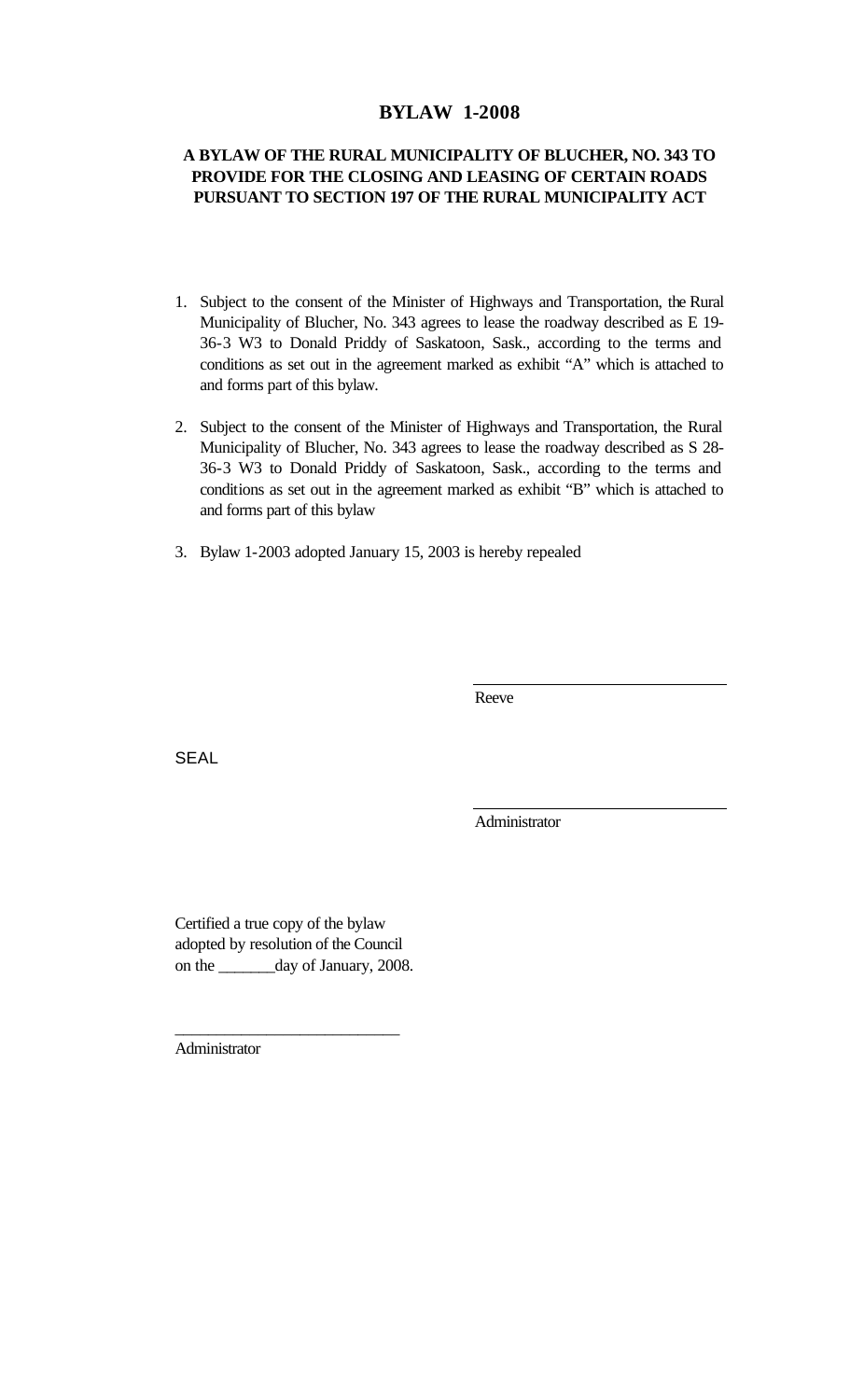## **EXHIBIT "A" TO BYLAW 1-2008 LEASE PART OF ROADWAY IN A RURAL MUNICIPALITY**

This Agreement made in duplicate this \_\_\_\_\_\_ day of \_\_\_\_\_\_\_\_\_\_, 2008.

#### BETWEEN:

The Rural Municipality of Blucher, No. 343 hereinafter called "The Municipality"

#### OF THE FIRST PART

- and -

Donald Priddy of Saskatoon, Saskatchewan, farmer, hereinafter called the "Lessee"

### OF THE SECOND PART.

WHEREAS the minister has agreed to allow the municipality to lease to the said Lessee, subject to the terms and conditions hereinafter set forth.

#### NOW THIS INDENTURE WITNESSETH AS FOLLOWS:

- 1. In consideration of the premises and of the rents, convenants and agreements herein reserved and contained on the part of the lessee, the municipality hereby leases the highway running E 19-36-3 W3 to the said lessee for a term of 5 years to be computed from January 1, 2008 and from thenceforth next ensuing and fully to be complete and ended on December 31, 2012, unless sooner terminated in the manner hereinafter provided.
- 2. The Lessee covenants and agrees with the Municipality to:
	- a) pay an annual rental charge of \$ Nil during each and every year of the said term, each rental payment to be made on or before the N/A day of N/A the year for which it is intended;
	- b) keep indemnified and save harmless the municipality against all claims of every nature whatsoever for damages arising out of leasing of the said highway to the lessee, or out of his use of same, including all costs incurred in defending any action which may be brought against the municipality with respect to any such claim;
	- c) erect and maintain throughout the period of this lease suitable signs at each end of the said highway bearing the words "no through road" or such other wording as the municipality may in writing from time to time direct;
	- d) take such measures as the council may from time to time in writing direct for the control an elimination of the said highway of noxious weeds as defined by or pursuant to The Noxious Weeds Act;
	- e) that he will not assign this lease or sublet any portions of the said highway, the implied proviso contained in section 13 of The Landlord and Tenants Act being hereby expressly negatived;
	- f) that the lessee further convenants that he will use the said portion of the highway only for the purpose of cattle grazing.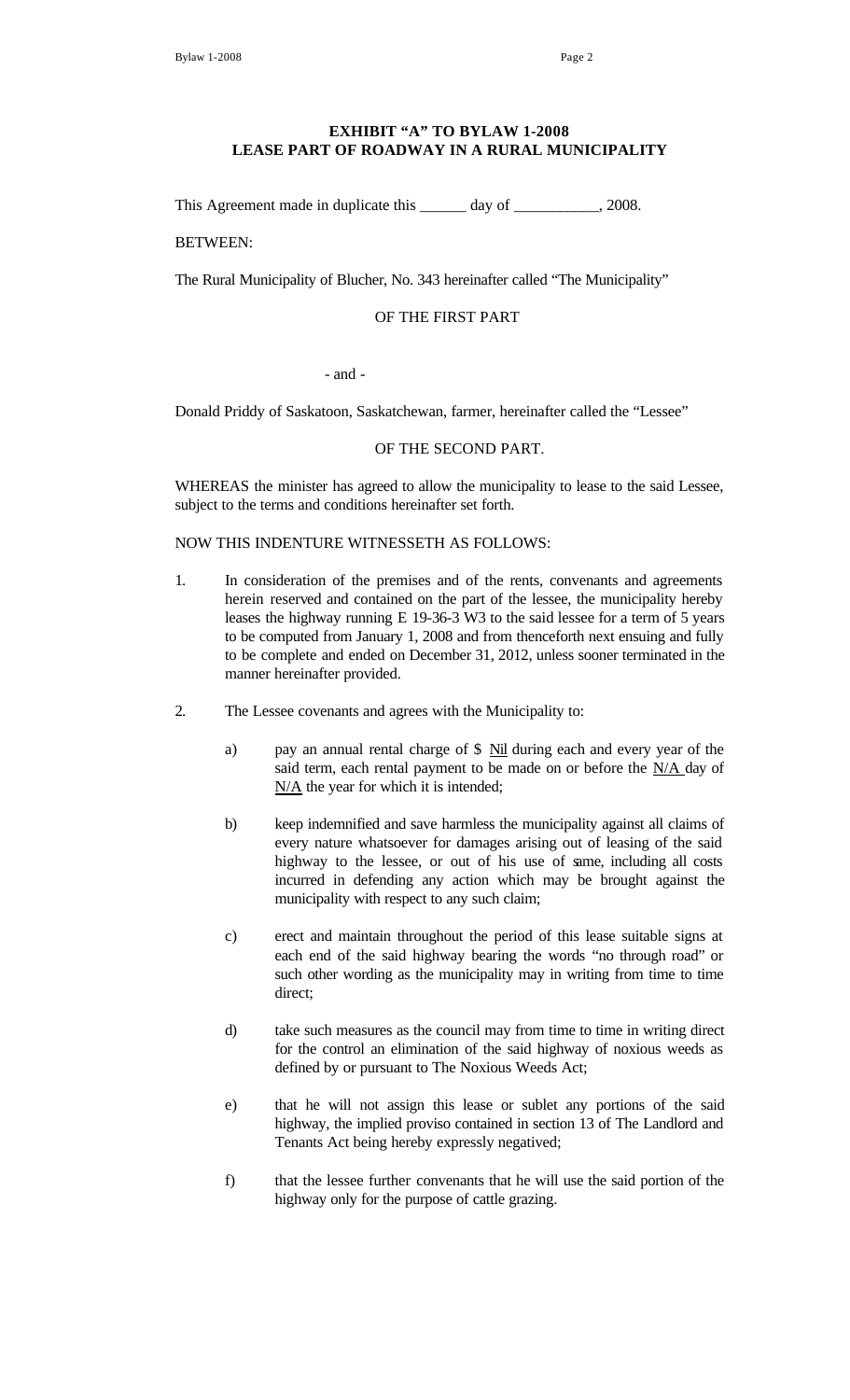- 3. Notwithstanding that this lease extends for a term certain of five years, it may be terminated at any time by either part giving to the other not less than one month's prior notice in writing of such termination.
- 4. Proviso for re-entry by the municipality on non-payment of rent or nonperformance of any of the covenants on the part of the lessee herein contained and by him to be performed.

|  | <b>ADMINISTRATOR</b>                    |                   |        | <b>REEVE</b>                                                                                                                                                                                                                        |  |  |  |
|--|-----------------------------------------|-------------------|--------|-------------------------------------------------------------------------------------------------------------------------------------------------------------------------------------------------------------------------------------|--|--|--|
|  | (SEAL)                                  |                   |        |                                                                                                                                                                                                                                     |  |  |  |
|  | <b>WITNESS</b>                          |                   |        | <b>LESSEE</b>                                                                                                                                                                                                                       |  |  |  |
|  | <b>CANADA</b><br>PROVINCE OF<br>TO WIT: | $\}$<br>$\}$<br>} | $\{\}$ | SASKATCHEWAN } the Province of Saskatchewan;<br>make oath and say;                                                                                                                                                                  |  |  |  |
|  |                                         |                   |        | 1. That I was personally present and did see Donald Priddy the lessee named in the<br>within lease, who is personally known to me to be the person named therein, duly<br>execute and sign the same for the purposes named therein. |  |  |  |
|  | $\sim$ 2008.                            |                   |        | 2. That the same was executed by the said lessee at the _______________ of<br>Saskatchewan, on the ______________ day of                                                                                                            |  |  |  |
|  |                                         |                   |        | 3. That I know the said lessee and he is in my belief of the full age of twenty-one years.                                                                                                                                          |  |  |  |
|  | in the Province of Saskatchewan this    |                   |        |                                                                                                                                                                                                                                     |  |  |  |

COMMISSIONER FOR OATHS

\_\_\_\_\_\_\_\_\_\_\_\_\_\_\_\_\_\_\_\_\_\_\_\_\_\_\_\_\_\_\_\_\_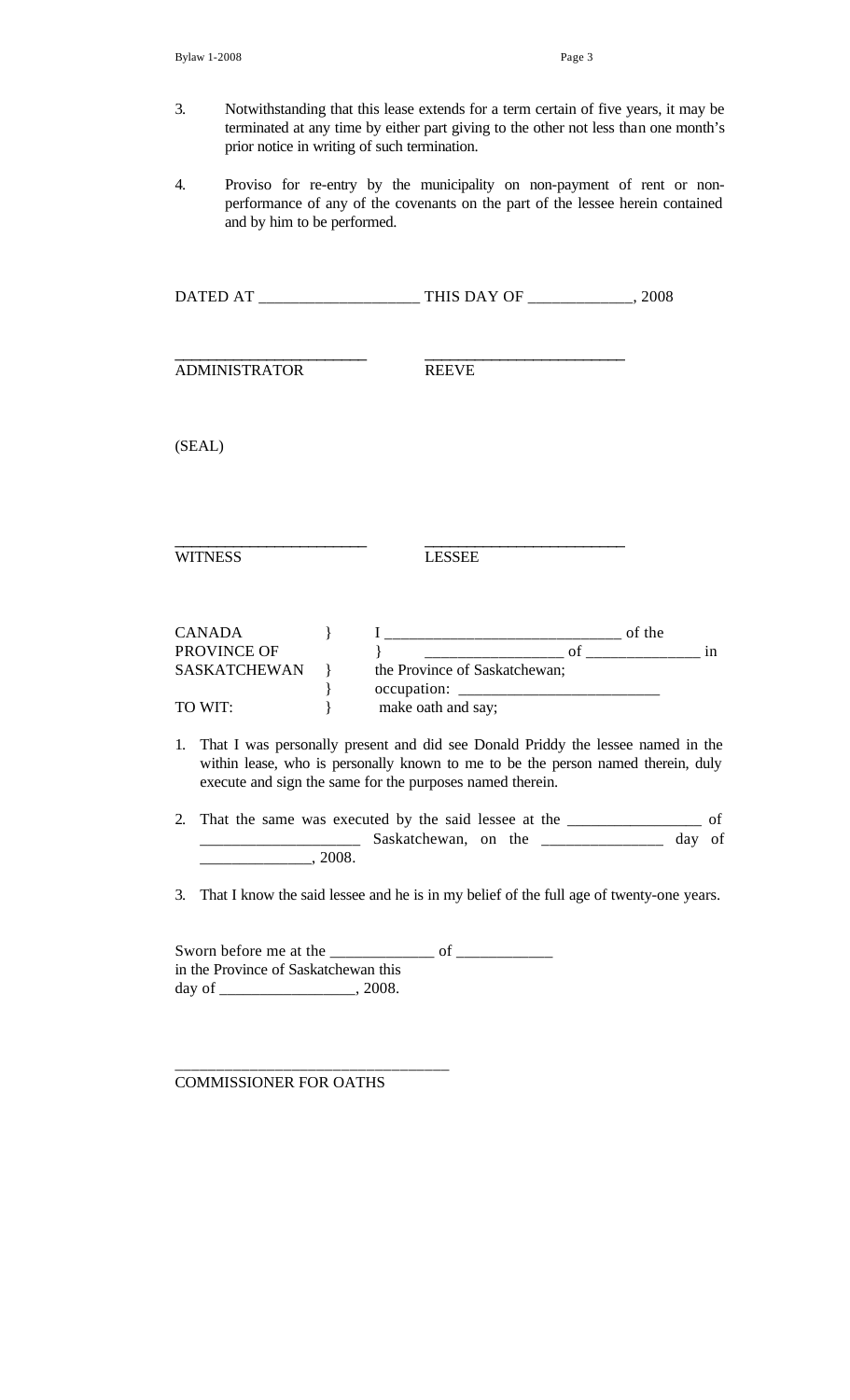## **EXHIBIT "B" TO BYLAW 1-2008 LEASE PART OF ROADWAY IN A RURAL MUNICIPALITY**

This Agreement made in duplicate this \_\_\_\_\_\_ day of \_\_\_\_\_\_\_\_\_, 2008.

BETWEEN:

The Rural Municipality of Blucher, No. 343 hereinafter called "The Municipality"

### OF THE FIRST PART

#### - and -

Donald Priddy of Saskatoon, Saskatchewan, farmer, hereinafter called the "Lessee"

### OF THE SECOND PART.

WHEREAS the minister has agreed to allow the municipality to lease to the said Lessee, subject to the terms and conditions hereinafter set forth.

NOW THIS INDENTURE WITNESSETH AS FOLLOWS:

- 1. In consideration of the premises and of the rents, convenants and agreements herein reserved and contained on the part of the lessee, the municipality hereby leases the highway running S 28-36-3 W3 to the said lessee for a term of 5 years to be computed from January 1, 2008 and from thenceforth next ensuing and fully to be complete and ended on December 31, 2012, unless sooner terminated in the manner hereinafter provided.
- 2. The Lessee covenants and agrees with the Municipality to:
	- a) pay an annual rental charge of  $\frac{\pi}{2}$  Nil during each and every year of the said term, each rental payment to be made on or before the N/A day of N/A the year for which it is intended;
	- b) keep indemnified and save harmless the municipality against all claims of every nature whatsoever for damages arising out of leasing of the said highway to the lessee, or out of his use of same, including all costs incurred in defending any action which may be brought against the municipality with respect to any such claim;
	- c) erect and maintain throughout the period of this lease suitable signs at each end of the said highway bearing the words "no through road" or such other wording as the municipality may in writing from time to time direct:
	- d) take such measures as the council may from time to time in writing direct for the control an elimination of the said highway of noxious weeds as defined by or pursuant to The Noxious Weeds Act;
	- e) that he will not assign this lease or sublet any portions of the said highway, the implied proviso contained in section 13 of The Landlord and Tenants Act being hereby expressly negatived;
	- f) that the lessee further convenants that he will use the said portion of the highway only for the purpose of Agricultural cultivation.
- 3. Notwithstanding that this lease extends for a term certain of five years, it may be terminated at any time by either part giving to the other not less than one month's prior notice in writing of such termination.